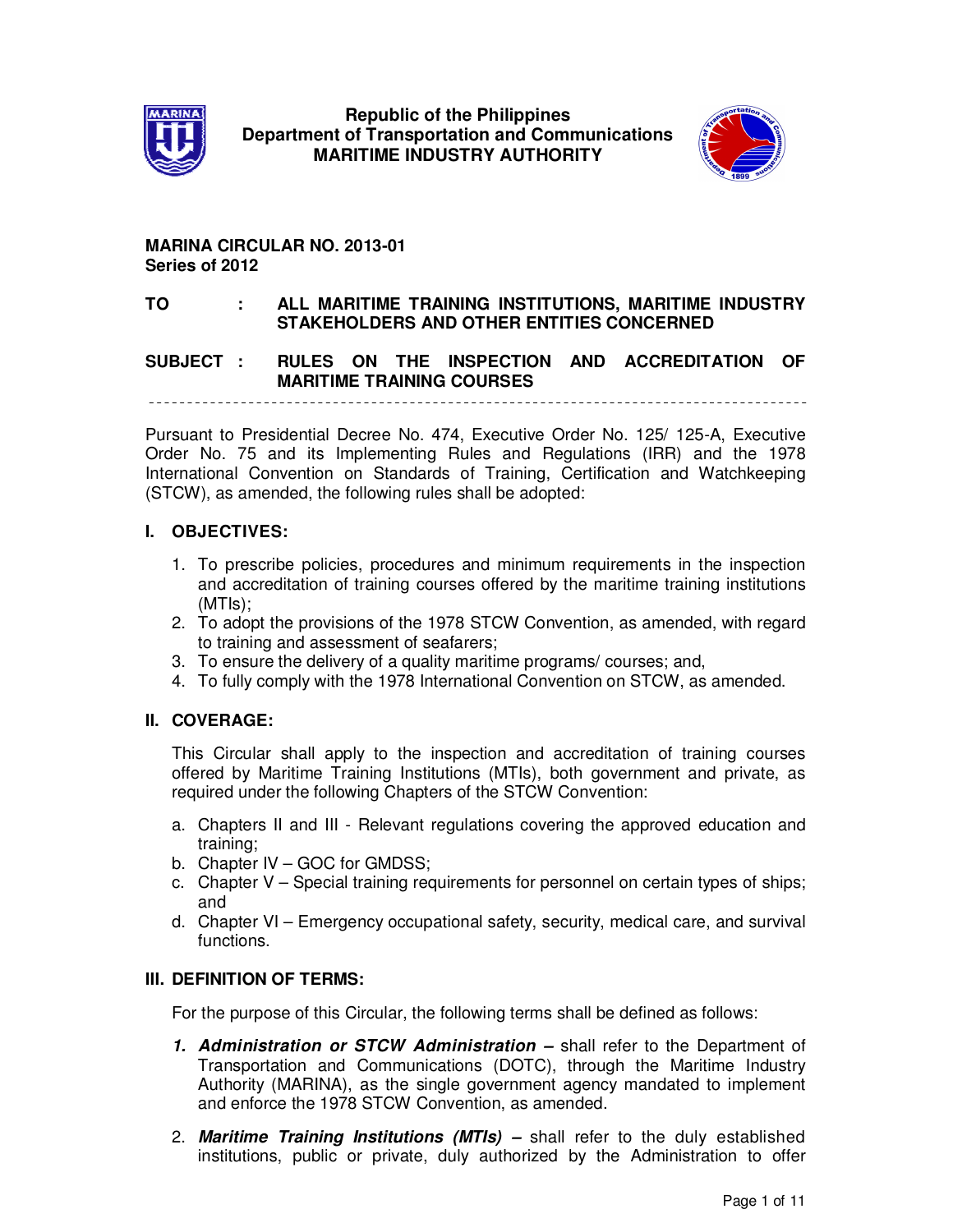maritime training courses in accordance with the 1978 STCW Convention, as amended and the applicable laws, rules and regulations.

- 3. **Certificate of Course Accreditation –** shall refer to the document issued by the Administration to a maritime training institution that has complied with all the requirements for accreditation of a maritime training course.
- 4. **Quality Standards System –** shall refer to the documented policies, procedures, controls and internal quality assurance system, relating but not limited to training, assessment of competence and revalidation activities, designed to ensure the achievement of defined objectives of the training course in accordance with the requirements of the STCW Convention.
- 5. **STCW Convention –** shall refer to the International Convention on Standards of Training, Certification and Watchkeeping for Seafarers of 1978 (1978 STCW Convention), as amended and its associated Code.
- 6. **Training Completion and Record of Assessment (TCROA) –** shall refer to the prescribed document where the name of trainees who have completed the training course and the outcome of their assessment are recorded as certified by the qualified assessor and training director of an accredited Maritime Training Institutions.
- 7. **Training Course** shall refer to the series of lessons composed of component modules to teach an individual the skills, knowledge and proficiency to acquire the required competences and be certified in accordance with the 1978 STCW Convention, as amended.

#### **IV. GENERAL PROVISIONS:**

- 1. Only MTIs with accredited training course(s) specified in Item II of this Circular shall conduct training and assessment of seafarers.
- 2. Instructors, Assessors and Supervisors of MTIs shall meet the qualification standards as required by MARINA. Said qualification standards shall be distributed to all MTIs accordingly. Only instructors and assessors approved/ authorized by MARINA shall conduct training and assessment, respectively.
- 3. The Certificate of Course Accreditation granted by MARINA shall cover the training and assessment systems of MTIs.
- 4. The written assessment shall be conducted in the training center, while the practical assessment of competence for the issuance of the Certificate of Proficiency (COP) shall be conducted at the training site where the required assessment equipment are located.
- 5. Assessors of the MTIs shall implement accordingly the required minimum standard of competencies as specified in the STCW Code.
- 6. Certificates of Completion issued by the MTIs to trainees who completed the training course(s) shall be in accordance with the format as specified in Annex 1.
- 7. All training and assessment processes and procedures undertaken by the MTIs should be in accordance with their Quality Standards System (QSS).
- 8. MTIs whose Certificate of Course Accreditation has expired and have not been renewed within the prescribed period shall desist from conducting training and assessment of seafarers/ trainees. Likewise, MTI whose Certificate of Course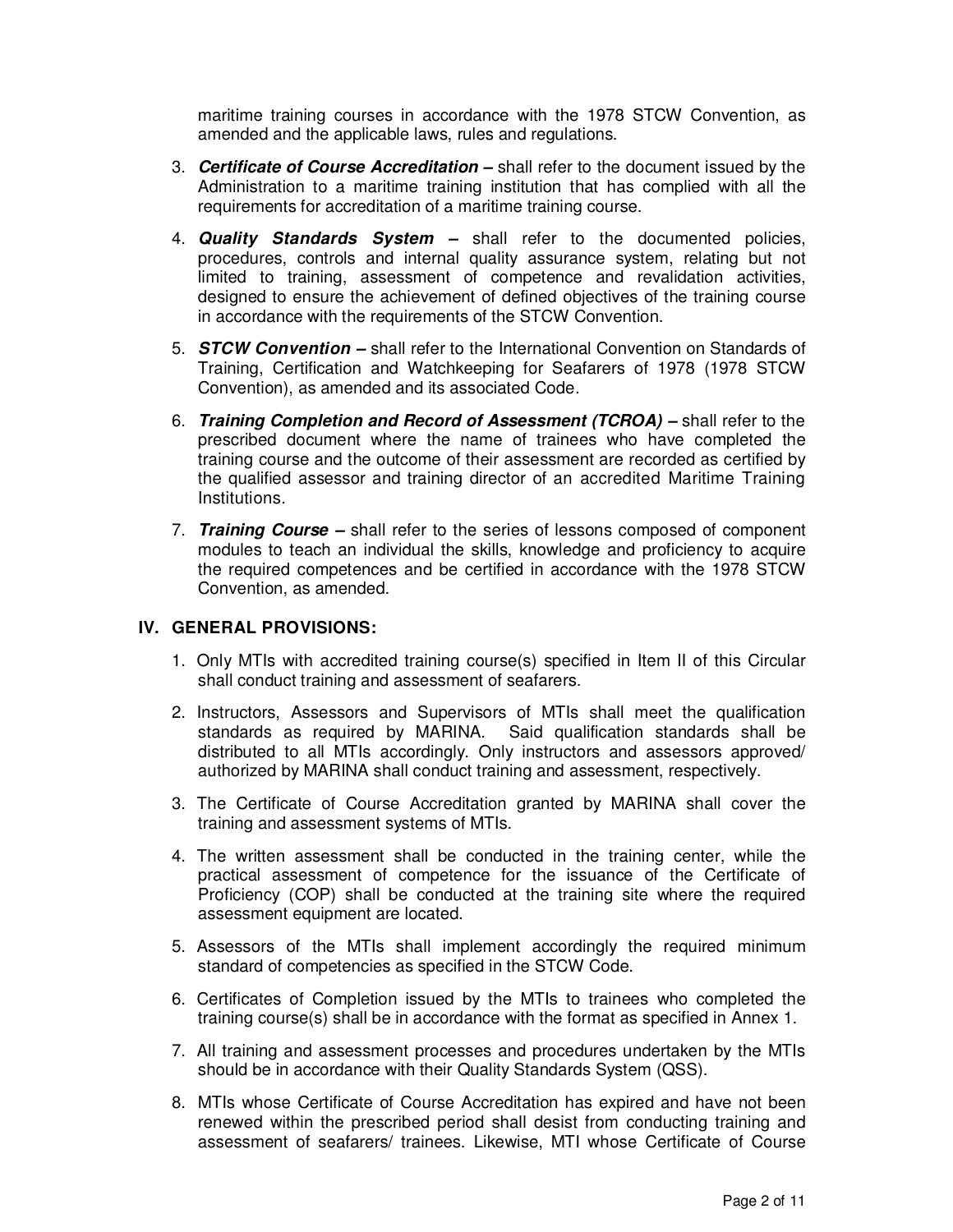Accreditation has been suspended shall desist from conducting training and assessment of seafarers/ trainees during the period of suspension.

9. Standard Processing Time (SPT) for the issuance of the Certificate of Course Accreditation or Notice of Deficiency(ies) shall be five (5) working days after the inspection.

#### **V. ACCREDITATION OF MARITIME TRAINING COURSES:**

#### **A. Documentary Requirements**

- 1. Pre-requisites for Accreditation The MTIs shall file its application at the MARINA for any course specified using the following forms available in the STCW Office:
	- a. Form 1- Letter of Application under Oath
	- b. Form 2 Self Assessment of Compliance to Course Program
	- c. Form 3 Qualification of Instructors, Assessors and Training Director
	- d. Form 4 Inventory of Training Equipment
	- e. Form 5 Inventory of Teaching Aids/ References
	- f. Form 6 Checklist for the Administrative Requirements such as:
		- SEC registration and Articles of Incorporation and By-laws for companies or DTI registration certificate for single proprietors (For new applicant only). The MARINA should be notified accordingly if there are any changes in the Registration Certificate
		- For existing companies/ single proprietors establishing for a branch, a Board Resolution for SEC-registered institutions or an appropriate document signed by the proprietor shall be required
		- Proof of building ownership or lease contract of not less than three (3) years
		- Safety Occupancy Certificates and updated Fire Safe Clearance
		- Affidavit of Undertaking for Group Insurance Scheme for all trainees
		- Location Plan of lecture and practical training site
		- Center Floor Plan (office, classroom, practical training, library plus facilities, etc)
		- Accessibility to medical services
		- Employment Contract of Instructors, Assessors and Training Director
	- g. Form 9 Training Completion and Records of Assessment (TCROA) Report Form for the course being applied
- 2. The applicant MTI is also required to present to MARINA its Quality Standards System (QSS) Manual and Assessment System Manual during inspection.
- 3. Upon compliance with the pre-evaluation requirements, the MTI shall be notified by the STCW Office on the date of inspection of facilities and validation of documents. In case of deficiencies, the MTI shall be notified accordingly.

The MTI concerned must rectify any deficiency(ies) noted during the inspection and shall submit a compliance report on the rectifications made within thirty (30) days from receipt of the Notice of Deficiency(ies) to the STCW Office. Such report shall be verified and validated through a reinspection. The failure of the MTI concerned to rectify any deficiency and to submit compliance report within the prescribed period shall be a basis for the denial of the application for accreditation.

Should the applicant MTI be found deficient after the re-inspection, the application shall be denied.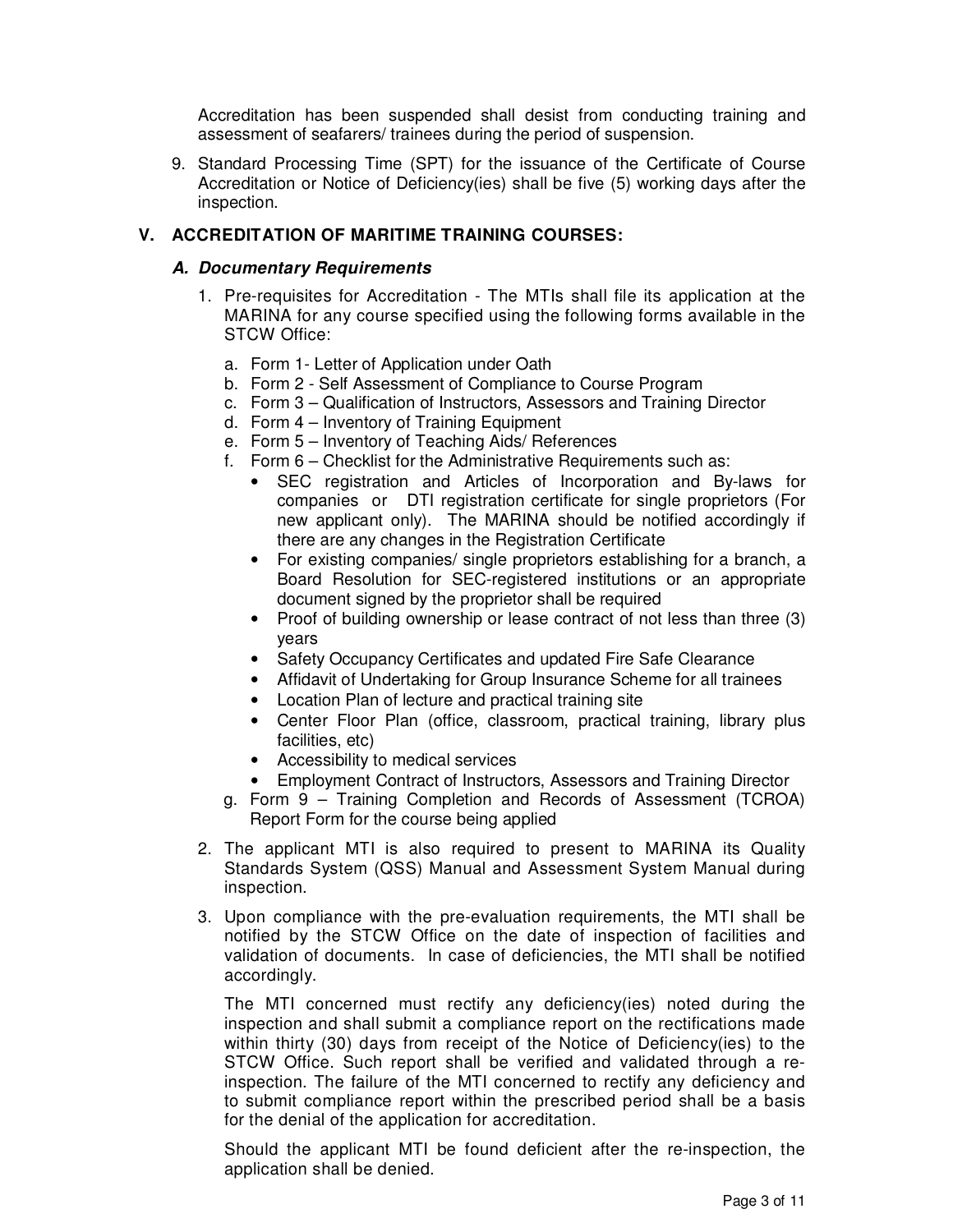An application that has been denied may only be re-filed after six months from the date of communication of such denial.

#### **B. Schedule of Fees and Charges**

1. The application for course accreditation shall be submitted and shall be received by the STCW Office only after payment of the required fees as follows:

| $\triangleright$ Filing Fee                                                  | P1,000.00 per course   |
|------------------------------------------------------------------------------|------------------------|
| $\triangleright$ Inspection/ Re-inspection Fee<br>• Within 10 km radius from |                        |
| work station                                                                 | P1,000.00 per course   |
| Beyond 10 km radius<br>$\bullet$                                             | P1,000.00 + P50/ km in |

 Excess of 10 km radius 2. The MTI shall pay the required Accreditation Fee(s) based on the Schedule of Fees as specified in Annex 2.

# **C. Issuance and Validity of the Certificate of Course Accreditation**

Certificate of Course Accreditation valid for three (3) years shall be issued by the MARINA STCW Office provided the following has been complied with by the MTIs:

- 1. Inspected and complied with the standard requirements;
- 2. Paid the required Accreditation Fees; and
- 3. The Quality Standard System is certified by an independent Certifying Body.

# **D. Renewal of Certificate of Program Accreditation**

- 1. Application for renewal of Certificate of Course Accreditation shall be filed at least six (6) months before the expiration of the original certificate.
- 2. The Certificate of Course Accreditation may be renewed, provided the following requirements have been complied:
	- a. The MTIs maintain its compliance with prescribed standards;
	- b. All deficiencies found during the unannounced inspection or monitoring have been corrected;
	- c. The QSS is maintained and the latest audit report is presented during inspection to the MARINA STCW Office Inspection Team;
	- d. The MTI has no pending case filed by MARINA or any entities pertaining to the conduct of training and assessment of trainees/ seafarers on a particular course; and
	- e. Required fees have been paid.

## **E. Grounds for the Suspension/ Revocation/ Cancellation of a Certificate of Course Accreditation**

A Certificate of Course Accreditation may be suspended/ revoked/ cancelled, after due process, due to any of the following reasons: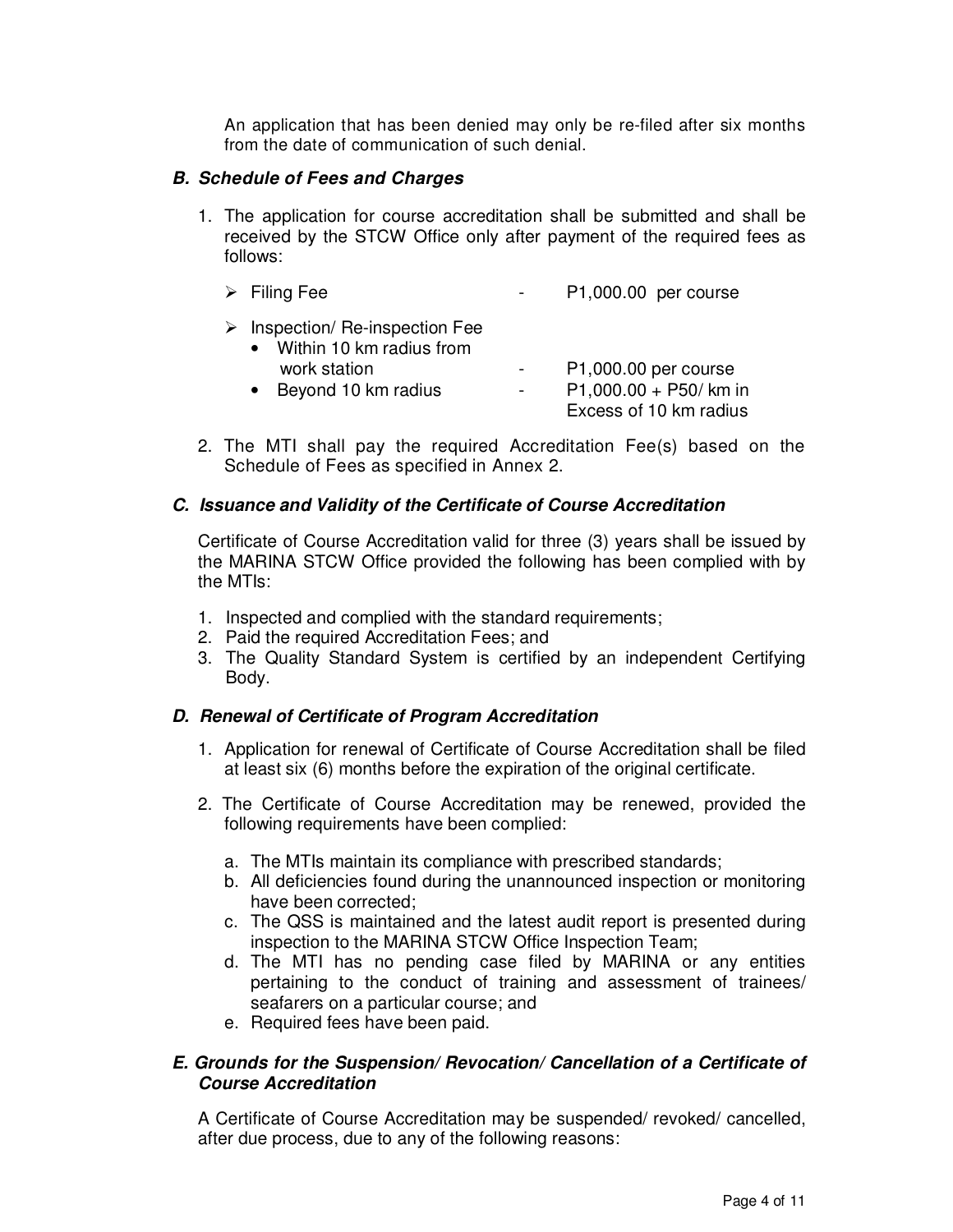- 1. METI's failure to maintain compliance with any of the training, course and administrative requirements herein provided;
- 2. Failure to correct and implement appropriate corrective actions for any non-conformity identified during monitoring audit by the STCW Office; or,
- 3. Any violation of the provisions of this Circular and other issuances of the STCW Administration committed by the MTI concerned.

The procedure for the investigation of violation/s and the imposition of the appropriate penalty shall be subject to the rules and guidelines issued by the Administration.

#### **F. Responsibilities of MTIs with Approved/ Accredited Training Courses**

Concerned MTIs shall:

- 1. Abide with all lawful instructions, orders or directives of the MARINA;
- 2. Ensure that only those Instructors and Assessors approved by MARINA shall conduct training and assessment, respectively;
- 3. Conduct training and assessment only at the venue approved by the MARINA;
- 4. Ensure that its implementation of training and assessment activities is in accord with training rules and regulations formulated and enforced by the MARINA STCW Office.
- 5. Allow entry of announced or unannounced inspection/ monitoring activities by the inspectorate provided they show the proper written authority;
- 6. Inform the MARINA of any agreement entered into with any maritime school or training vessel operator on the conduct of accredited training courses and submit a copy of the Memorandum of Agreement (MOA). The MOA should be consistent with the existing MARINA policies;
- 7. Ensure the safety and security of the trainees during the conduct of training programs;
- 8. Ensure that trainees are physically and medically fit prior to taking of hazardous/strenuous training courses. (e.g. fire fighting, personal survival courses and other shipboard training programs);
- 9. Ensure that training in any course shall not exceed eight (8) hours a day. In case of holidays, the MTIs can be allowed to extend two (2) hours;
- 10. Submit Incident/ Accident report involving any trainee during training dates within three (3) working days;
- 11. Establish a small billboard or poster in a conspicuous place of the MTIs indicating the Certificate(s) of Course Accreditation and the name of the authorized Instructors and Assessors. In the classrooms, the MTIs shall also post a Notice indicating that, "This classroom can only accommodate a maximum of 24 students at any given time. Violations may be reported to MARINA." together with the identity of the instructor handling a particular class.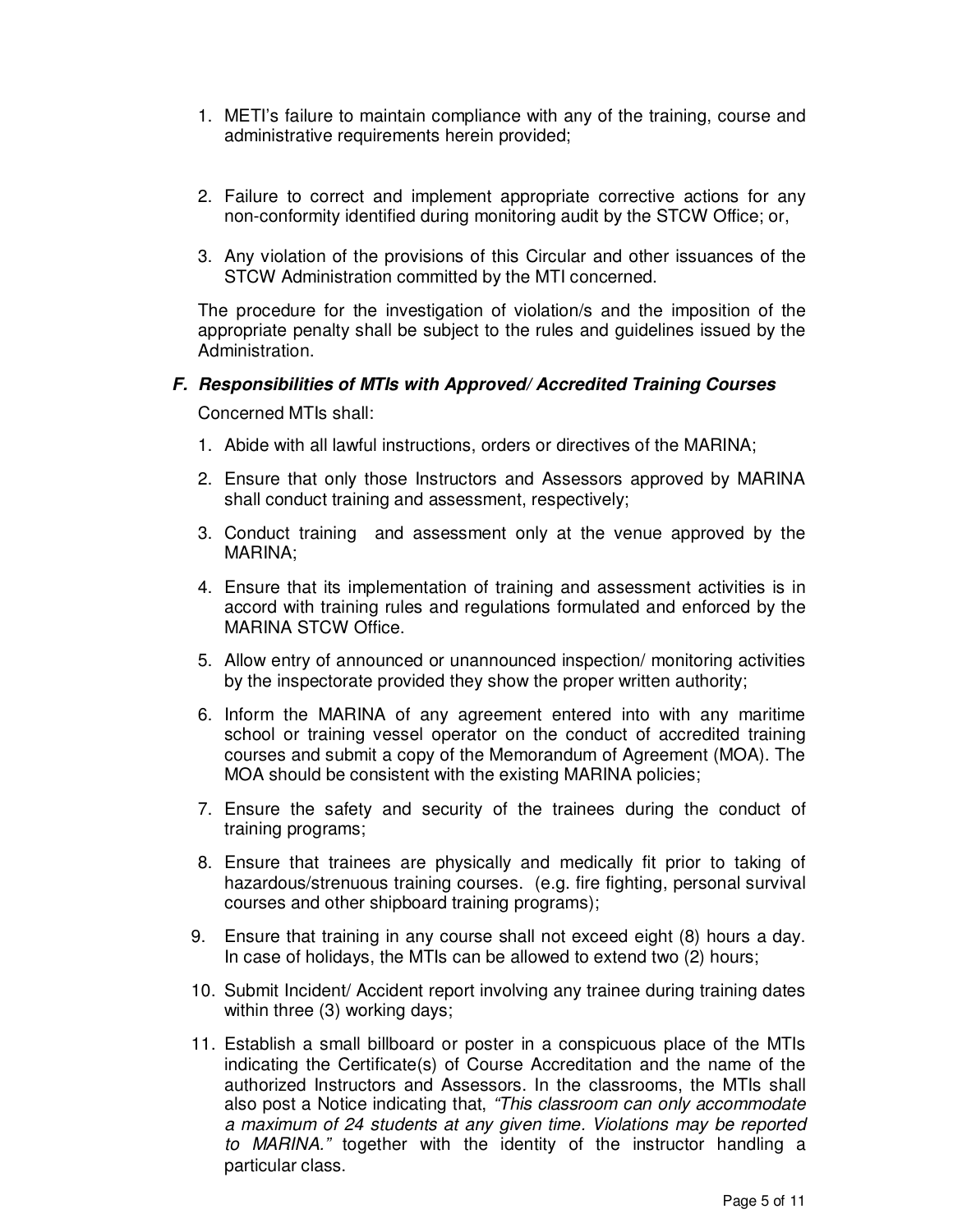- 12. Submit to the MARINA STCW Office the following reports:
	- a. Enrolment Report on or before the start of the training using the prescribed Form;
	- b. TCROA Report, Course Completion Report and Copy of Certificates issued within 3 days after the date of Assessment;
	- c. Incident/ Accident Report involving any trainee/ seafarer, 3 days after the occurrence;
	- d. Findings of external auditors; and
	- e. Attendance of briefing or orientation that the MARINA may conduct, if necessary.

## **VI. INSPECTION OF MARITIME TRAINING COURSES:**

The MARINA Inspection Team shall be guided by the following requirements covering the field inspection, the training system, the assessment system and the certificated QSS of the MTIs.

- 1. Field inspection shall be conducted by a MARINA Inspection Team authorized under a Special Order to verify compliance with all the prerequisites and specific key areas and criteria. It shall involve inspection, testing of equipment, interview of personnel and checking of necessary documents. All deficiencies found by the team shall be recorded in accordance with the procedures prescribed by MARINA.
- 2. Pre-qualified supervisors, instructors and assessors specified and listed under Form 3 must be present during actual inspection.
- 3. Responsible official/s of the MTI shall be present during the post inspection meeting to formally acknowledge the findings of the inspection

## **VII. REQUIRED SYSTEMS FOR ACCREDITATION OF MARITIME TRAINING COURSES:**

#### **A. Training System**

The following key areas and criteria/ requirements shall be complied with in conducting training. Policies, procedures and controls shall be established for each area which shall be part of the Quality Standards System (QSS) of the MTI.

1. Implementation of the Approved Training Courses

All trainings shall be conducted in accordance with the requirements of the STCW Convention, as amended. It is therefore essential that MTI must have a copy of the STCW Convention as amended and the relevant IMO model courses. The objectives of the course program as stated in the IMO model course or STCW Office developed curriculum shall be strictly followed. The knowledge, understanding and skills which are required in the STCW Code shall be identified and incorporated into the course framework of the relevant IMO Model Course.

For a program involving simulator-based training, the provision of Regulation I/12 and Section A-I/12 must be fully considered, particularly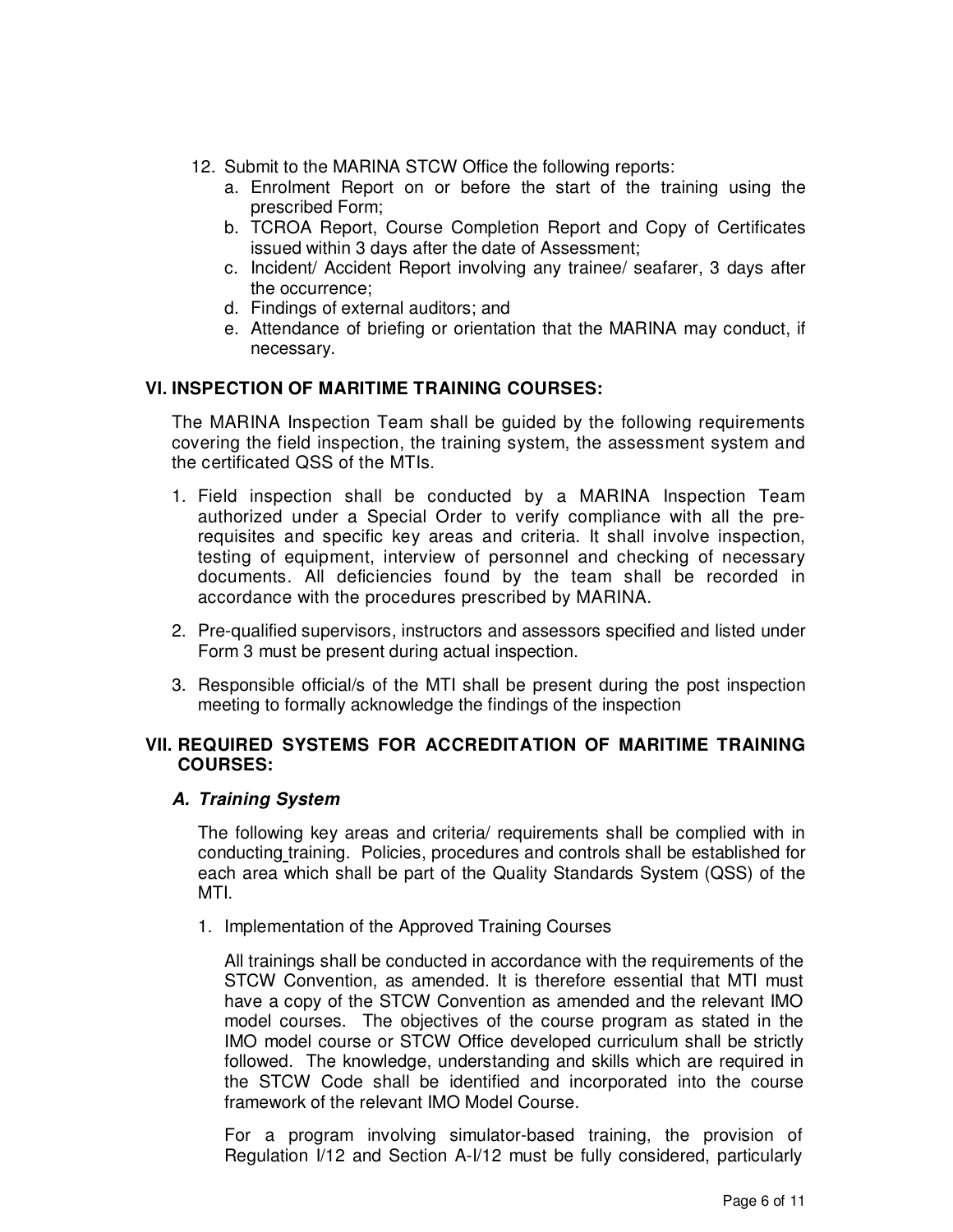the requirement on training procedures and the qualifications of instructors and assessors.

2. Qualification of Training Supervisors, Instructors and Assessors

All training supervisors, instructors and assessors who are responsible in the implementation of the particular course program shall be qualified in accordance with the requirements prescribed in Annex 1. MTIs must have programs to continuously update the competence and qualifications of these supervisors, instructors and assessors. Every training center shall be required to have at least one (1) Training Supervisor, one (1) Assessor and one (1) Instructor for each training courses. However, training centers should take note that an instructor cannot conduct the assessment of his own class for purposes of certification.

3. Delivery of Instructions

Instructors shall follow the prescribed course timetable, detailed teaching syllabus and lesson plan/ instructor's guide for each particular program, and take into account the Instructor's Manual and the Guidance in the Implementation of IMO Model courses, as appropriate.

4. Entry Standards

The entry standards as prescribed in the training courses shall be met by the intended trainees.

5. Course Intake Limitations

Trainees shall not exceed 24 per class but not more than 6 in each group during practical training.

6. Classrooms

Classrooms shall be at least 42 sq. m., preferably 6 m. by 7 m. and equipped with necessary and required facilities.

7. Training Equipment

The training equipment listed in the approved checklists shall be available and in working condition. Equipment other than those specified may be allowed provided they will serve the purpose in achieving the training objective.

8. Textbooks and Teaching Aids

The required textbooks and teaching aid prescribed in the training courses shall be available; the teaching aid shall include the necessary competency tables or syllabi in the STCW Code. Substitution of textbooks may be allowed provided they serve the same purpose. Original copies of textbooks should be made available during inspection.

#### **B. Assessment System**

1. The MTI is required to have an Assessment Manual using the following key elements as guide: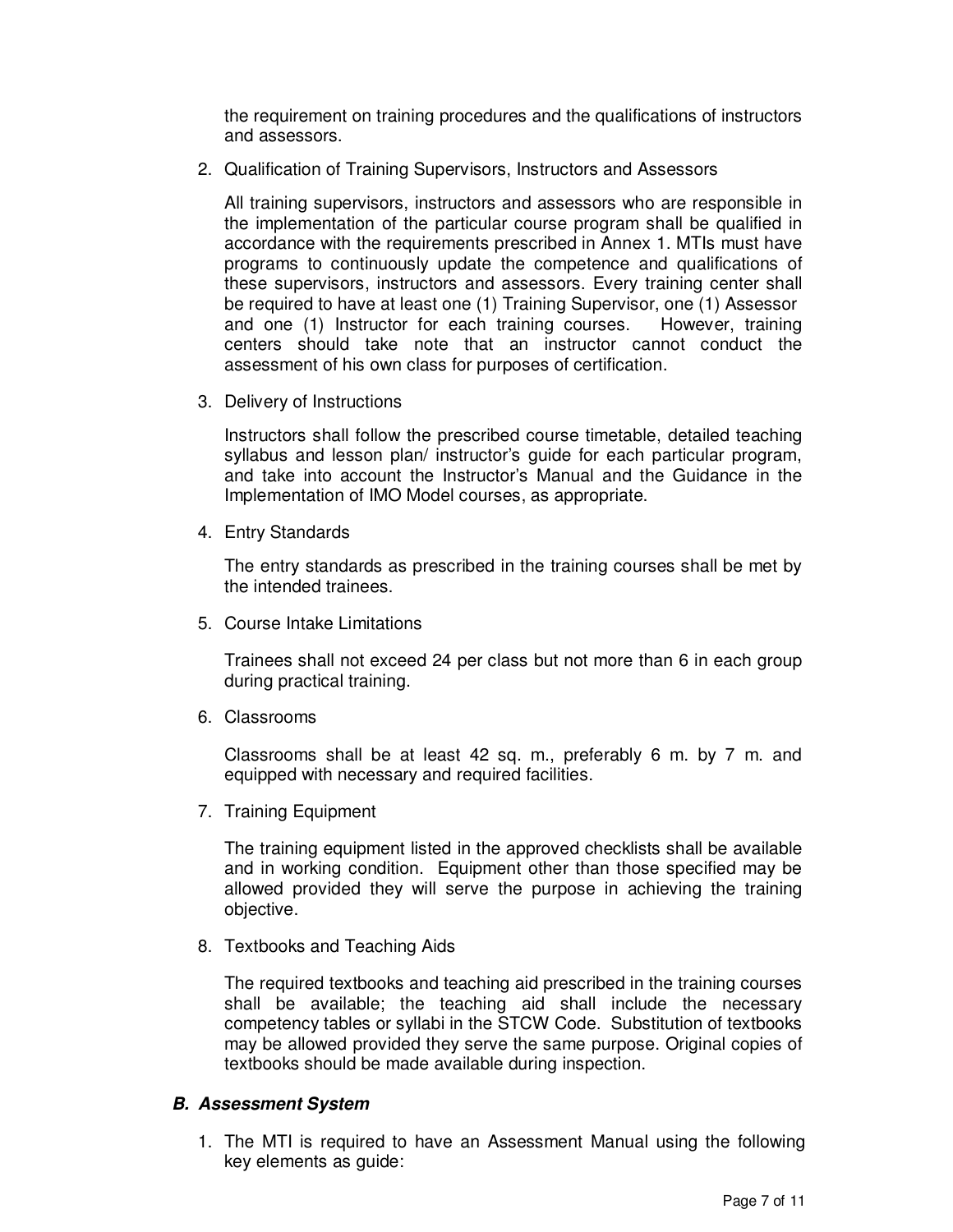- a. Scope and Coverage definitions of the following:
	- Assessee
	- Assessor
	- Passing Candidate
	- Failure Candidate
	- Training Certificates
	- Retraining of Candidates
	- Candidates with Incomplete Requirements
- b. Assessment Instrument policy and procedures on the delivery of the following:
	- Written Test
	- Practical Test
	- Type of Written Test (Multiple choice, essay, etc.)
	- Course Intake Limitation during Practical Test
	- Conduct of Assessment
	- Validation of the Assessment Instrument including updating of questionnaires
- c. Staff Development policy and procedures in the hiring, recruitment, designation and training of Assessors.
- d. Facilities and Equipment policy and procedures in the use and maintenance of facilities and equipment required for assessment.
- e. Training Completion and Records of Assessment Reports (TCROA) policy and procedures in accomplishing, approving, certifying and submitting of TCROA which shall include personnel and other administrative arrangement.
- f. Payment of Fees policy and procedures for the payment of fees of trainees.
- g. Monitoring and Evaluation policy and procedures to be observed when undergoing verification and evaluation by the MARINA Assessors.
- h. Audit Reports policy and procedures regarding audit reports.
- 2. All assessors of MTIs conducting assessment of knowledge, understanding and competence of trainees/ seafarers required under this Circular shall meet the requirements prescribed in Annex 1.
- 3. MTIs may designate class instructor to act as assessor provided that the following requirements are complied with:
	- a. The class instructor shall meet the qualification requirement for assessor;
	- b. Such arrangement shall be documented in the quality manual and appropriate methods and procedures are provided to ensure that an instructor can perform his duties as assessor; and
	- c. The instructor/ assessor shall not assess the trainees in his class.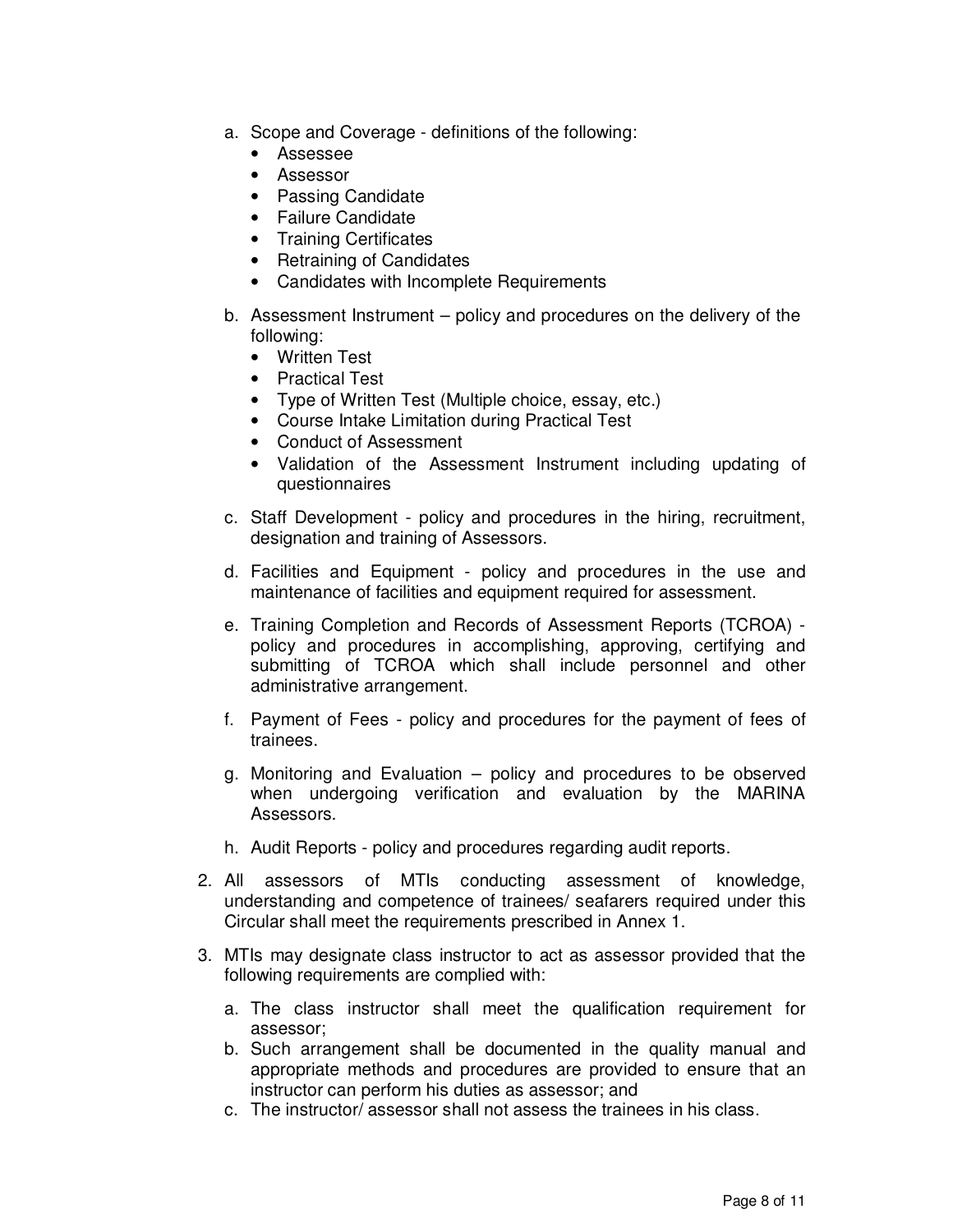- 4. Trainees who have completed a training program and have passed the required minimum standards of competencies as specified in the STCW Code shall be issued a Certificate of Completion.
- 5. The MTIs shall ensure that all trainees enrolled in a particular training program, both who passed and failed in the training course, shall be included in the TCROA report. Likewise, those trainees who passed the assessment shall have paid the required certification fee; otherwise, said TCROA shall not be accepted by the MARINA STCW Office. Proof of payment shall be attached to the TCROA.
- 6. Accredited MTIs shall also be allowed to accept trainees for assessment whose training was conducted by other accredited MTIs provided that the training has been completed within the period of five (5) years.
- 7. Qualifications of Assessors all assessors of MTIs should have the following qualification requirements:
	- a. He/ She should be fully knowledgeable on the standards of competence specified in the competence table of the STCW Code for which they are designated assessor/s (e.g. an assessor in fire prevention and fire fighting must be able to apply in practical terms the specification of minimum standard of competence in Table A-VI/1-2 of the STCW Code;
	- b. He/ She should be fully knowledgeable on the general and specific learning objectives of courses which do not have the appropriate competency tables in the STCW Code, and to use such objectives as the criteria in evaluating the ability of the seafarer to perform the specified task with due regard to safety; and
	- c. He/ She should be fully aware that his or her action to certify that a trainee has achieved the required level of competence in a particular task, function, and responsibility has a far reaching effect in the integrity of the documents issued under the Convention.
- 8. Guidelines in Assessing the Trainees/ Seafarers
	- a. The knowledge, understanding and proficiency of each trainee/ seafarer shall be assessed against those specified in the competence table or the objectives of the training courses;
	- b. Trainees/ Seafarers shall only be issued a passing mark if they have clearly demonstrated the abilities, skills, and competence required;
	- c. The assessment of competence shall consist of the written and practical test involving knowledge and understanding and demonstration of skill or proficiency. A careful choice should be made in the type or method of the examination available. Strict attention shall be paid to the security of the test which will not be compromised in any way;
	- d. Written examination shall be conducted after completion of each course topic or at the end of the training course. The practical demonstration of skill or proficiency shall make use of equipment or facilities required for the course;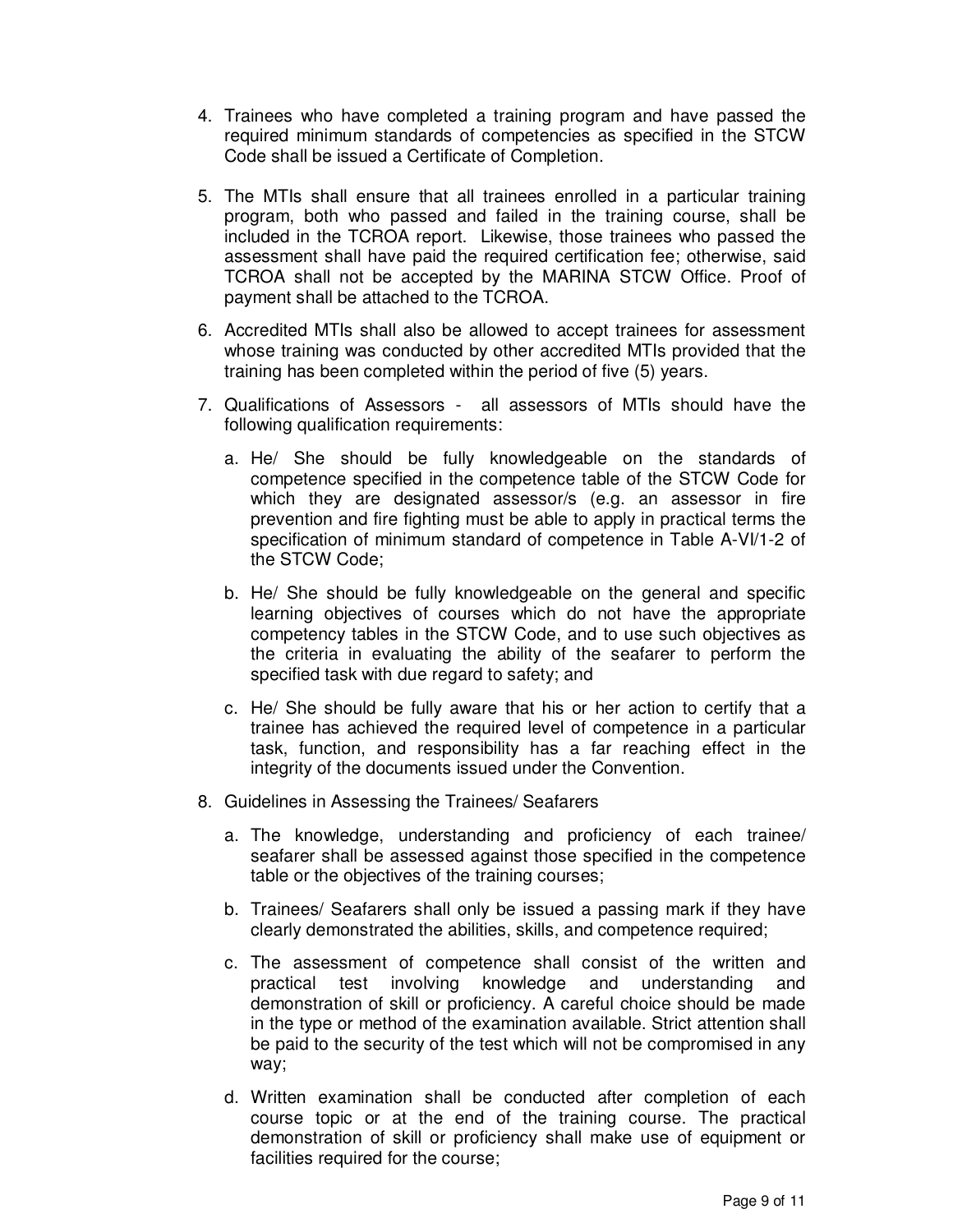- e. The assessment covered by specific competence tables in the STCW Code shall be strictly conducted in accordance with specifications therein;
- f. All assessment conducted shall be documented in accordance with the attached Training Completion and Record of Assessment (TCROA) which shall be accomplished by the designated assessor.

# **C. Quality Standards System (QSS)**

- 1. The MTIs shall establish a quality system to ensure the achievement of objectives of the course programs, the acquisition of knowledge, understanding and skills appropriate to the examination and assessment required under the Convention, including the qualification of Instructors, Assessors and Supervisors.
- 2. The QSS shall contain elements regarding institutional policies, management responsibilities, systems and procedures, control function, internal quality review and arrangement for external evaluation.
- 3. The QSS shall be evaluated at least once a year by a recognized certifying body which shall verify and/or certify that:
	- a. The QSS addresses compliance of all the requirements of the specific key area and criteria set out in the Training and Assessment System of this Circular;
	- b. All internal management control and monitoring measures and follow-up actions comply with planned arrangements and documented procedures and are effective in ensuring achievement of the defined objectives;
	- c. The result of each external evaluation are documented and brought to the attention of the responsible officials of the MTI; and
	- d. Timely action is taken to correct the deficiencies.
- 4. The verification or certification by the certifying body shall be accepted by the MARINA STCW Office as one of the basis in issuing the Certificate of Accreditation.
- 5. All QSS should be documented in a Quality Manual as specified in Section B-1/8, Paragraph 7 of the STCW Code, to wit:
	- a. The mission statement of the institution;
	- b. Details of academic and training strategies in use;
	- c. An organization chart and information on the composition of committees and advisory bodies;
	- d. Staff and student information;
	- e. A description of training facilities and equipment; and
	- f. An outline of the policies and procedures, which shall be posted as much as practicable or made available to the trainees/students upon enrollment, on:
		- Student admission;
		- The development of new courses and review of existing courses;
		- The examination system, including appeals and resits;